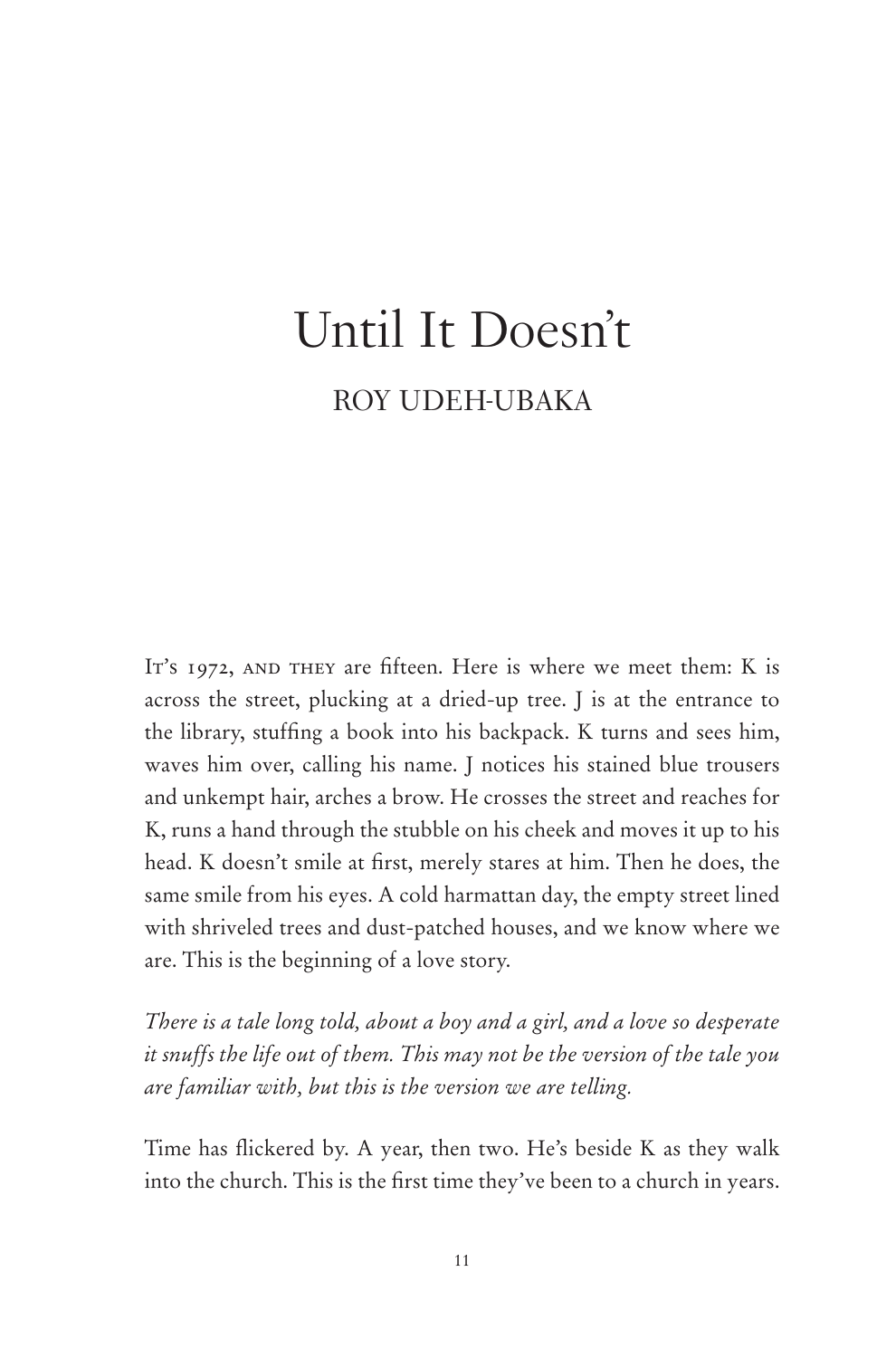#### Roy Udeh-Ubaka

K's grandmother is dead, and everyone is present. They find a spot on the second pew. K sits beside his mother and sister, and J curls up beside him. He has brought a book, a light one, in case he gets bored. Something to fan himself with, he tells K. They do not say anything for a while, just listen to the Reverend talk, about how beautiful a life the woman lived, how treasured she was. An aunt at the other end of the church bursts into tears, and J is immediately amused by it. He is sure that K is, too, but isn't showing it. We have no memory of the first time they met – we weren't there – but it was in the school canteen, they've said, two boys, out of place in a crowded school. It was a year before we met them, maybe two, we don't know – we weren't there. But something about being in this church conjures the image of it. He wants to tell K now that he is ready to use the L-word. K had used it the day his grandmother died, and in the months leading to the funeral, J has become sure he's ready. The church is dense, and there are muffled baby cries somewhere. On the bench, he runs his fingers into K's, and they remain this way, their bodies rising and kneeling in supplication, fingers locked. Outside, the weather is clear and bright, and we know he won't say the words.

Rain splatters on the windows of K's father's station wagon, and the heat from their bodies rises and fogs up the glass. They are parked a few blocks from J's house, headlights dimmed. Fela's 'Gentleman' comes on the radio, and they sing along to it. Several times, they have done this. Several times, we have watched them sit in the dark of K's father's car, singing along to songs on radio and sipping beer from paper cups. But today, something is different: J wants him, we know this. It's in his eyes, the way they linger on K's body, the slant of his shoulders, the small of his neck. K is so beautiful he has to remind himself to breathe. Bare feet against the dashboard, J exposes the smooth thinness of his legs. K runs a finger across his thigh in the shape of a heart, and J repeats the pattern on the foggy window. They don't say anything for a while, and we are not sure what J will do until he does it. He reclines the passenger seat and pulls his shorts down to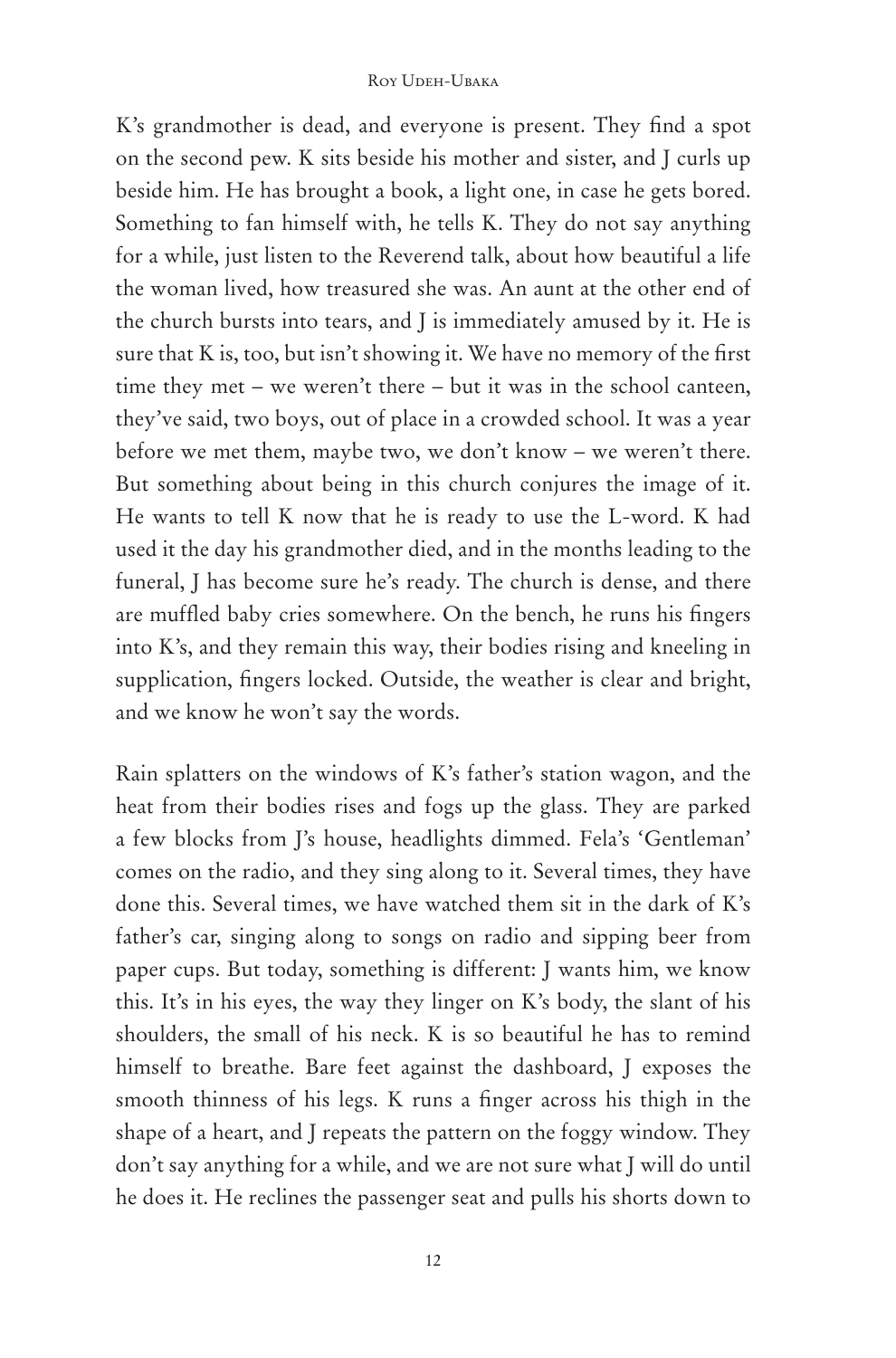his knees. He says, I want you, and brings K's hand between his legs. He is aroused by K's nervousness, and he smiles and assures him that it's alright. He unbuttons K's shirt and runs his hand across his skin, twirling his fingers atop his nipples. The dark hair on K's chest is more than he has imagined, and he's surprised by how little he knows of his body. K is hard and hot and smells like mint, and when J takes him in his mouth, K grips his head and thrusts deeper. We look away. Later, his skin smells of K, and he inhales it again and again until it doesn't.

No one ever comes here; no one reads the sun-bleached posters on the walls and electric poles that line the narrow entrance. We can tell because there are no littered beer bottles and cigarette butts lying around. Here: a makeshift beach on the outskirts of town overlooking the stream. It looks like you would expect – desolate. Abandoned to its devices. The water is barely knee-deep and does not quite flow like an ocean. But if we listen carefully, we can hear the waves roaring. J has the entire afternoon planned out. He arranges a mat by the sandy shore and unpacks a basket of sliced apples and drinks and toasts. K watches as he smears jam on the bread, sipping from a bottle of beer. When they are done, J runs off, nimbly stepping on the hot earth. K is slower, behind him, less sure-footed, bending to pick up a rock. When he looks up, J's far at the other end across the water. They run and play and get sand in their hair. The week before, K turned eighteen, and there was a party at his house. J recalls it now, K in a green suit and a red brooch, all man and set for the world. There is a posed photo of them. No one sees this, but, in it, their hands are touching; however lightly, they are touching. He wonders, now, if K remembers it, their hands touching. He wants to ask but doesn't. They watch the big orange sun on the move; quietly, as though savoring the moment, they watch it get closer and closer to the dark side. Their eyes are full of laughter, their smiles wide. From a distance, we, too, watch and smile and cry a little, and we wish we can stay with them in this moment forever.

He leaves tomorrow. He wants a fresh start, a new beginning of his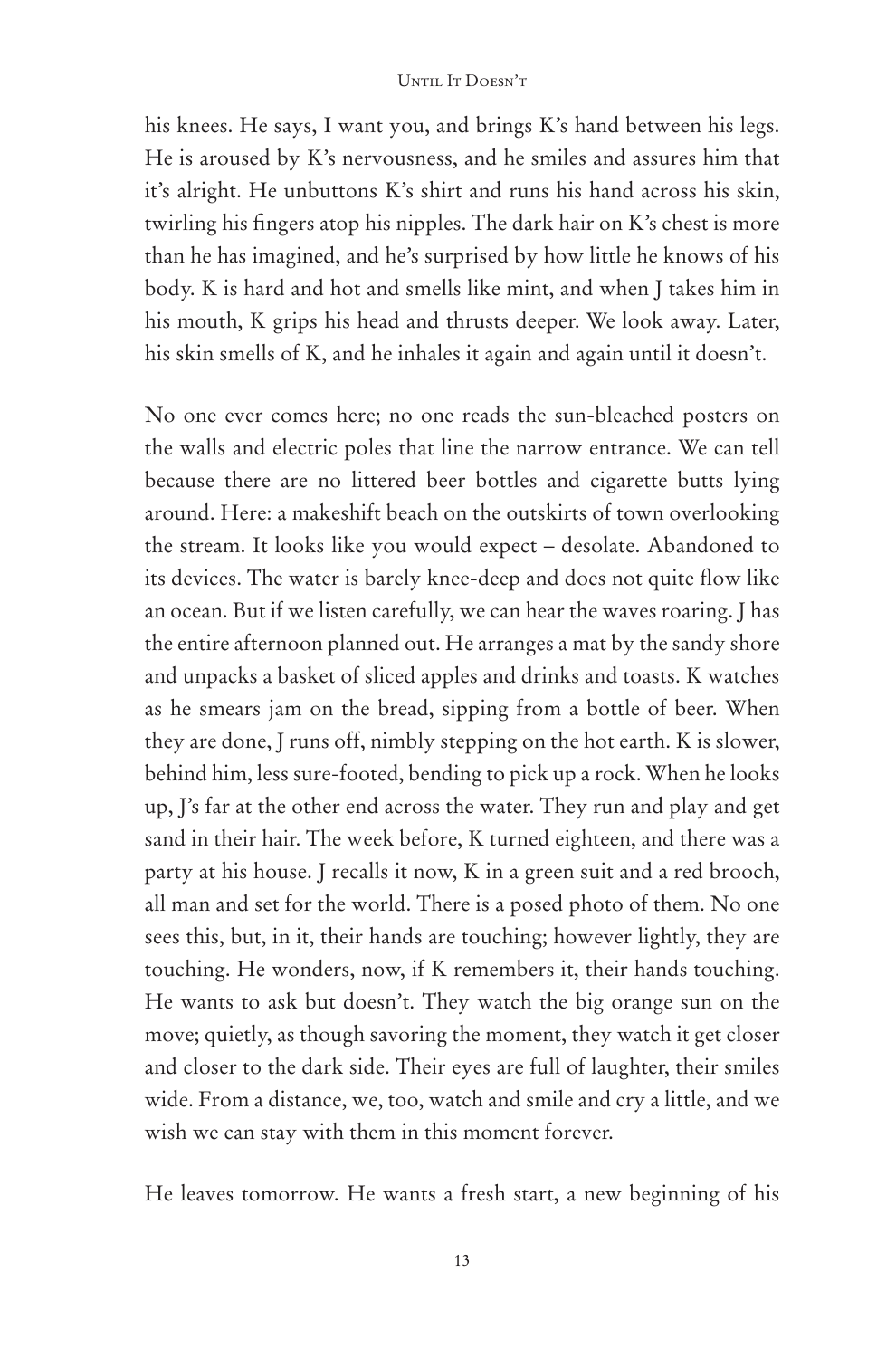own. We understand this desire. We, too, want to be free, yet we wish this wouldn't happen. A scholarship in Bristol, he tells K. K, on the other hand, will be studying engineering in Nsukka. They are at K's house, and nothing else seems to matter right now, not the distance, not what this distance could mean for them, and certainly not our continued existence. K brings him to his tidy bedroom in the old creaky house. His parents are out for the afternoon, taking a trip into the city. He wraps his legs around K's waist and his arms around his neck. K is so familiar to him now. The birthmark above his eyebrow. The thin lines of his lips. The hairs on his chest and calves. And then into his ear, he tells him. His tongue glazing it gently, he tells him. The words sink between them, and K glides into him slowly, then quickly, then slowly, until he begins to scream the words more frequently. He knows that K has waited so long to hear them, and for a while, their desires match, and everything seems like the beginning of a new phase. But he leaves tomorrow. He wants a fresh start, a new beginning of his own. He wants to tell K this but he doesn't. The distance will handle it.

*There is a story they tell about leaving… No, let's not tell it here. What you must know is that they left, so we left, but they are here and so are we.*

When we see J, he is in his apartment looking out the window at the sea. Lagos is most beautiful in July. He leaves his windows open, even in the rain; he is inhaling the morning breeze, enjoying the sound of the sea as it returns to itself. He is staring out at the far end where the sun and the sea collide. The evening before, someone told him that K is here, in Lagos, doing some business at the Atlantic. How long has it been? Eight years? No, ten. What has he been up to? He has heard many stories; some he believes, most he doesn't. His boyfriend stretches on the bed and he is snatched back from his thoughts. The boyfriend is awake now and is staring at him, willing him back to bed. He moves to the bed, presses his lips against the boy's, and leaves to start the morning smoothie. He blends the fruits slowly, hoping the sound will cloud his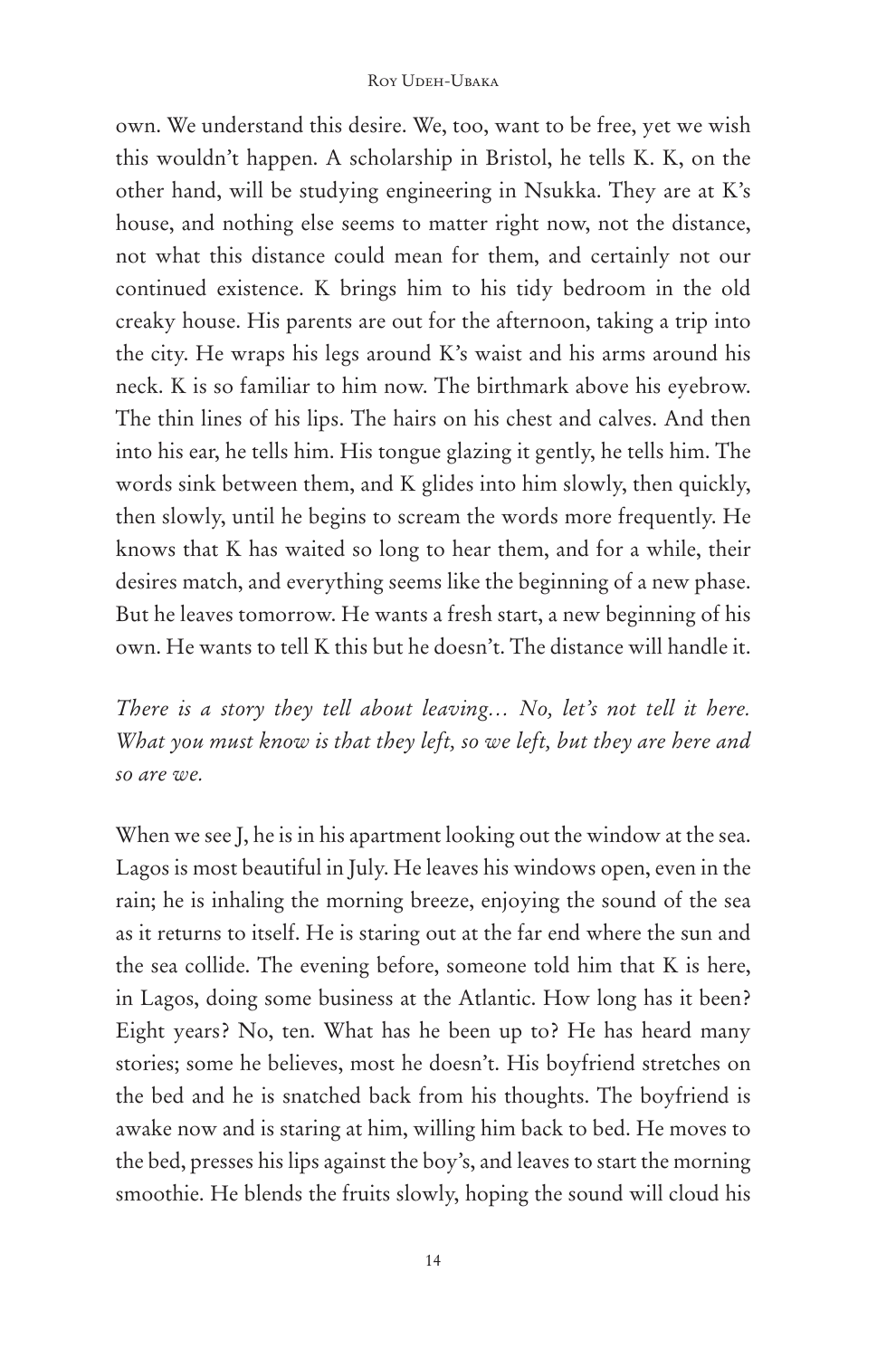thoughts. It's unlikely they would run into each other; somewhere within him, he hopes they do. We had followed the letters that slowly stopped coming, trailed the telephone calls that soon went cold, the emails left unreplied. K is probably with someone else now, he tells himself. Ten years is a long time to stay stuck on one person.

When we see K, the television is muted in his room. The reflection from it helps him focus. He's staring, but isn't watching. His thoughts are scrambled. He's heard J moved to Lagos after university. He doesn't want to run into him. He is glad to have moved on. He has a girlfriend, a stable life, a dog; things have been pretty fair with him. He falls asleep on the sofa, thinking and not thinking about him. He's still asleep when his girlfriend calls from a landline. Her voice is tender. She wants to know how he's doing, if he has eaten. Pressing the phone to his ear, he tells her that everything is fine; he's doing some research for his project. He reassures her of his love for her, and the line goes dead. He heats his dinner in the microwave and turns up the volume on the television set. A vibrant population, they say, and he knows J is one of them – somewhere – habiting, reassuring someone else of his love.

J is taking his usual evening stroll along the beach; the wind is tender on his skin. He has on a straw hat and a loose-fitted shirt over a pair of orange shorts. His sandals dangle from his left hand. He likes the feel of sand between his toes. A memory of their visit to the makeshift beach back in Enugu returns to him, K sweeping a finger through his arm, J's skin breaking into goosebumps, the sun setting at a distance. Under a tall coconut tree, J sees him, in a white shirt and grey shorts. In what feels like a minute but could actually be a few seconds, their eyes meet, and J puts up his hand to wave. In the distance, the sun is setting, and the figure under the coconut tree looks away. The smile on his face thins out and is replaced with shame. Grateful for his hat, he turns and traces his steps back, trapping sand between his toes, digging his feet into the warm earth. Later, he wonders if he imagined him there because he was thinking of him, and he's not sure if it was K after all.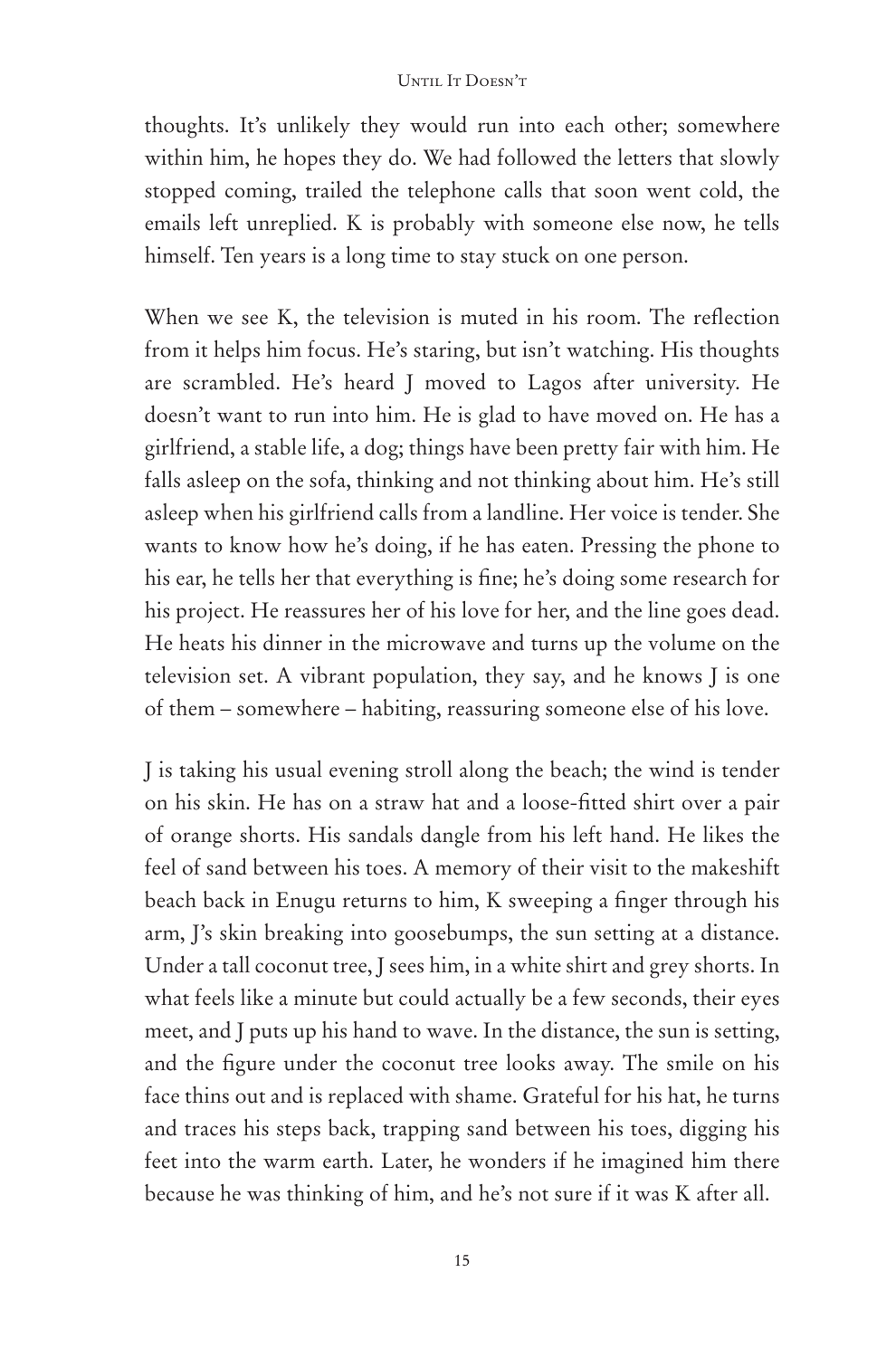At the entrance to a movie theatre, he sees J, standing with a man in a well-tailored suit. J's laughing, hard, his head thrown back, his palm slapping against his thigh, just as he remembers. It is the laugh – the wave of it – that makes him look.  $\bar{I}$  is, now, just as he was then. K doesn't pay any attention to the man in the suit; his eyes are fixed on J. He hides under the shade of a tree and stays there, watching. J is still the most pleasant-looking man he has ever seen, and twenty-nine seems to agree with him. His legs are still slim, his hair combed up in a medium afro. He can't help staring, and we wish J will turn and see him, too. J looks at the watch on his wrist, and they walk into the cinema. He stares till he can't see him anymore, glad that he never saw them touch, even shake hands. Maybe he's relieved things happened this way. Maybe watching as he leaves again is the closure he needs.

K's wedding invitation is in J's mail, and it has lain unopened for days. J battles about its possible content and what it means for *him* – for them. In-between clients, he rips through the brown paper and finds the card inside. His sister had called and said that she and K ran into each other. He's so grown now, she said. He will call his sister and ask about the girl. In his mind, he conjures an image: thin, skin as dark as coal, spineless. We like this image in his mind. He looks at the card again and runs his hand across his name. There is a note: *Please, come*. He signs it off with his name. The wedding will be held in Enugu, at the same church where his grandmother's service was held. He wonders if K has been back there since the service, if he has found his faith, found God; if he remembers their fingers interlocked. He hasn't been to Enugu since he left ten years ago. His parents had died in a car accident while he was abroad, and home isn't what it used to be anymore. Before he refolds the envelope and tucks it in a side drawer, he reads the note again, imagines the preciseness of his plea. He promises to make an attempt to attend. We hope he would.

He's not really awake. His consciousness is buffering at best. The child is crying from the next room, and he can sense his wife shuffle out of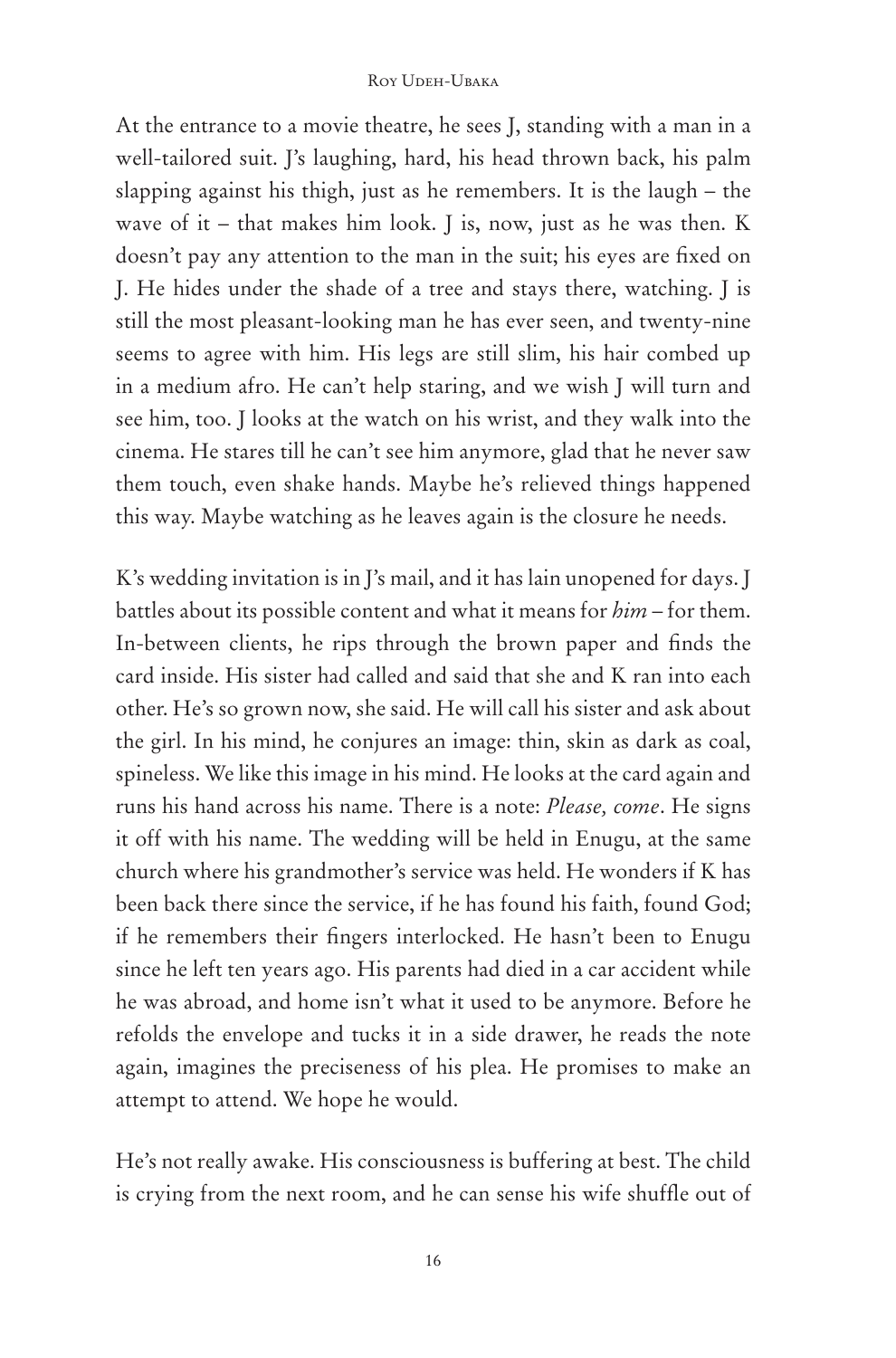the bed. He checks the clock by the nightstand; it's past 4 a.m. Sleep has been a luxury since she was born. He walks into his study, switches on his computer and tries to get some work done, but can't. He decides to go for a run, something he hasn't done in a while. Enugu is lifeless at this time. The weather is cold at first, then tepid, then lukewarm, and he pulls off his sweatshirt and wraps it around his waist. He passes J's parent's house on the way, now vacant. He hasn't thought of him in a while. He had hoped to see him at the wedding. He looks up, instinctively, at J's bedroom window above the driveway. He jogs on, promises to forget him. He's getting good at it. We hate that this is happening, but we can't help it.

It's been three years since he received the invitation to K's wedding, and he is honeymooning on a resort island in the Maldives. He is happy – at least we think he is. His wife is pregnant, and everything seems to have worked out after all. The palm trees are twirling. The island is littered with coconuts. The ocean is as blue as the sky. It's so beautiful, and yet his eyes carry a tinge of sadness. We wonder if he misses K, if he is wondering what it would be like to be here with him. His wife sneaks up behind him and wraps her arms around his waist. He shuts his eyes for a second, wraps a palm around her neck. She is pretty when you squint, and we are not sure how we feel about her just yet. Their marriage is accidental. No, the pregnancy was accidental, the marriage, customary – a product of a drunken one-night stand. But he's happy; at least we think he is.

The wind is dull, the air carries a sense of mourning, and it's the day of K's father's wake. The house is filled with strangers muttering the same platitude. He isn't prepared for the gathering of well-wishers and strangers telling him that he will be alright. His wife takes the girls – five and two now – back to the house; they aren't used to seeing him so disoriented. He's hugging someone and he looks to the next person and there he is. He cries then, with his arms wrapped around J, his head against his shoulder. He cries like this until everyone has left. They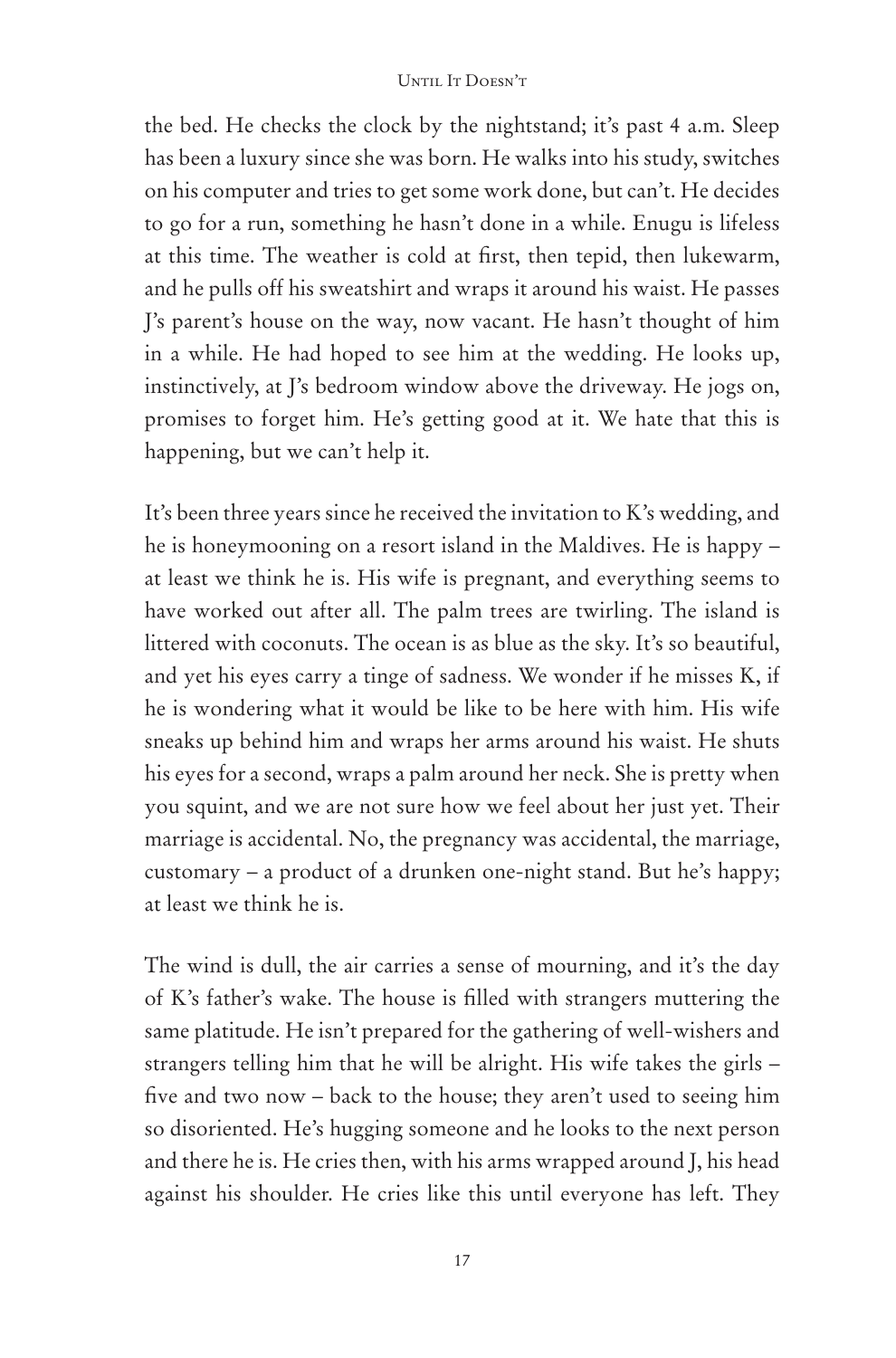spend the night in J's hotel room, cuddled up under the sheets, saying nothing, just holding each other. We are alive again in this moment, our tongues thirst for what this could mean. Hunger for more. Reach, with every touch, for a little more, just a little more. He is gone before J wakes, and he wishes he had left a note.

*Let's tell that story of the lying boy. Here is how we think the story goes: Whenever his mother sends him on an errand, he spends several hours playing with friends and comes home with stories of different creatures he had to battle on his way home. One day, he goes off into the forest to fetch some firewood for his mother. There, he meets an old woman who asks him to help her lift her bundle of firewood onto her head. I am sorry, old woman, he says, last night, I slept on my palm and twisted it terribly, I can barely move a muscle. She looks at his hand, with which he holds an axe, but doesn't see where he claims he is hurt. If that is what you wish for yourself, the old woman says, I wish you the same. He walks away whistling and sets off to fetch his firewood. Wielding the axe, he dislocates his arm and lays there in the forest screaming and squealing with pain, but nobody hears him. When his mother comes in search of him later in the night, she finds his body, stretched out on the dry weeds, his right arm impossibly twisted.* 

*The moral of this story, perhaps, is that lying can kill you, slowly but surely. Or perhaps the moral is that old women can curse you, or that lying to old women can get you killed. Or perhaps it is that lying is just another way of guarding the truth. The truth will set you free, they say. We know a handful that have died from following this.*

In his sitting room back in Lagos, J is seated across from his wife as she plays with the twins. His mind is a maze and he tries to focus on the things before him. He picks the babies up one after the other – boy, then girl—and twirls them in the air. They squeal and make babbling sounds, laughing. He is trying not to think about that night in Enugu, how much he had wanted to do, to say. How much of their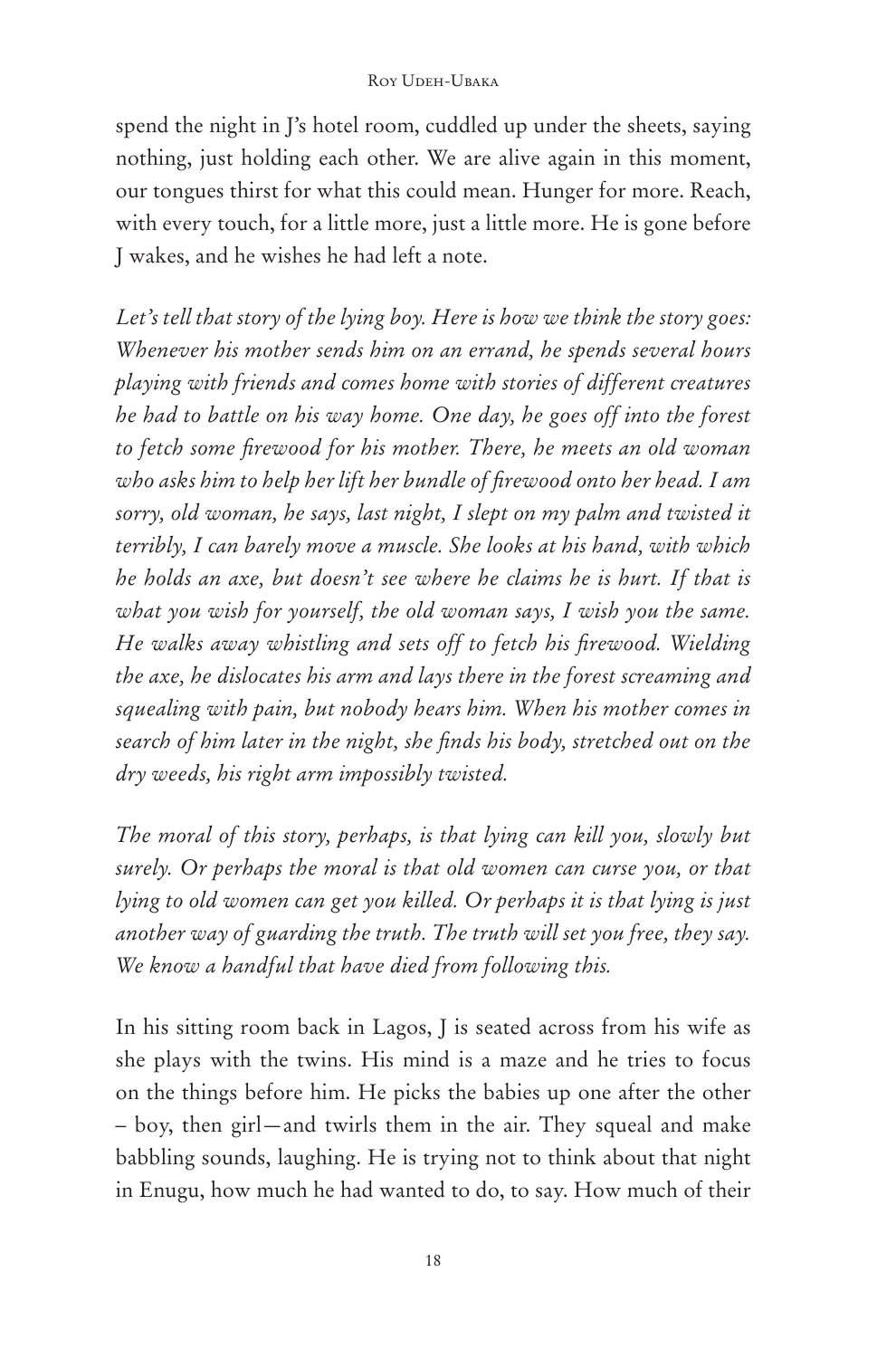lives were shed on the floor as they climbed into bed. He thinks about the morning after, waking up to an empty room that still smelled of K. He remembers the anger he felt, yet he's glad it happened the way it did. He cautions himself to spend more time with his family. The next weekend he takes them to the zoo. The twins are too young to make out the animals, but they babble along with them, hopping around in his arms.

Since his father's funeral, two years ago, he has expected a call from J. He has started and stopped himself from sending an email, written letters he tore into tiny pieces and flushed down the toilet. They are in bed now, he and his wife. Her head is pressed against his right arm, and he strokes her hair lightly. She's still as beautiful as the first day he saw her. He still reassures her of his love each day. It's in the little things: the flowers he buys, the birthdays he never forgets, the anniversaries he shows up for, the kisses on the lips before he leaves for work. There are three kids now, and she's pregnant with the fourth. He didn't want this child, but he smiled when she told him. Another baby, he said, I'm sure we can handle it. The next morning, he takes his family to the amusement park. They sit in the Ferris wheel, and the kids scream at the top of their lungs when it gets to the top. They eat ice cream from a cone and it drips all over their hands and shoes.

It is important to this story to know that J never has any more children. The twins are five, and they argue so much now. His wife wants more children; he is sated with just the two. Here is the thing about their marriage: she pushes, and he pulls back. It's the morning after their sixth anniversary and he is up early, getting ready for the day. The night before, he had walked into their bedroom, where she was lying on the bed, her red thong blooming. Slats of light curved over her body from the bedside lamp. She wore pale pink eye shadow; her hair resting against the pillow; her eyes closed, lids fluttering. He had stared at the scene for a few seconds and pulled the blanket up to cover her nakedness before walking into the bathroom. In there, he took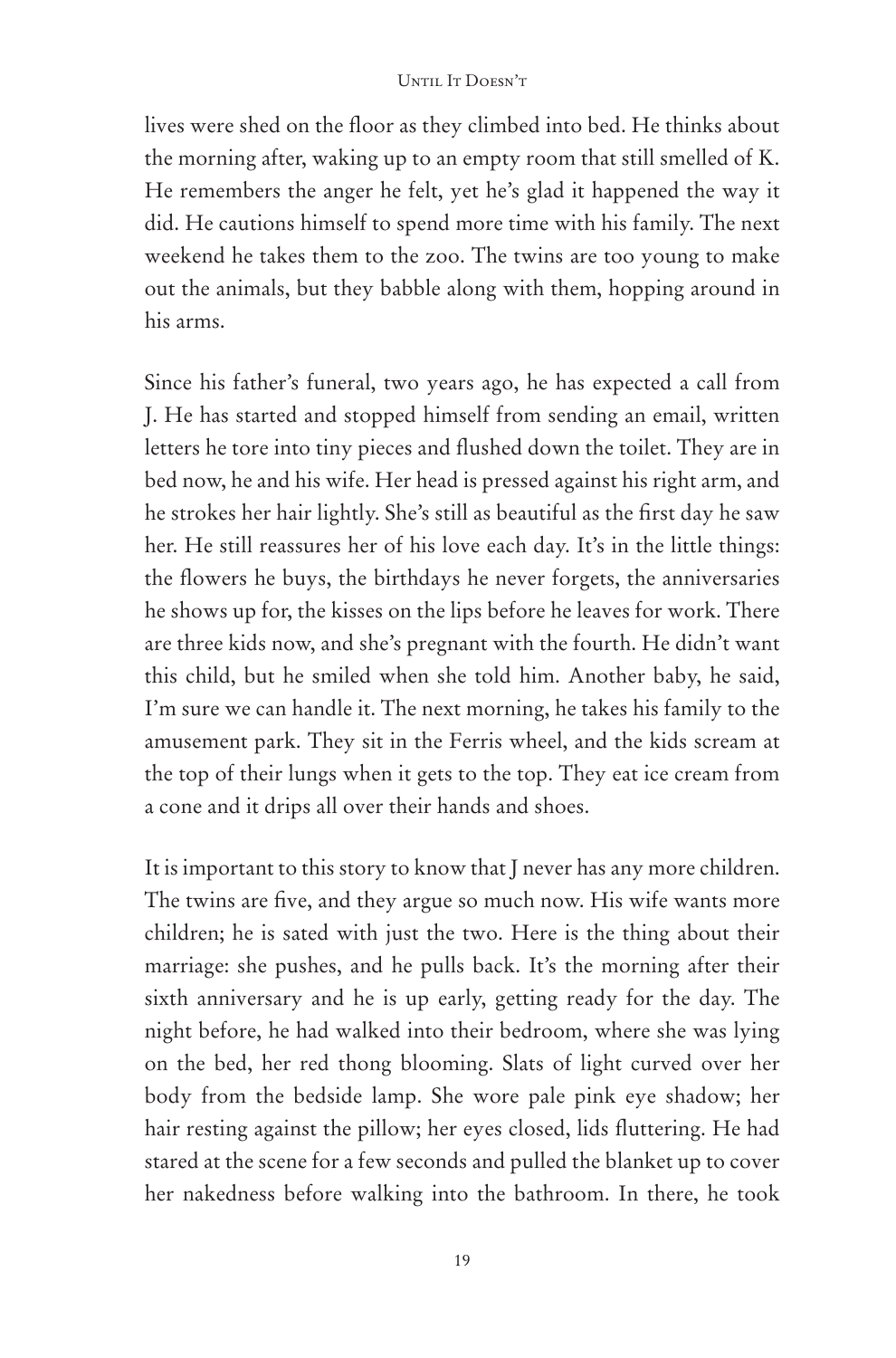#### Roy Udeh-Ubaka

the pills, one, two, and hoped they would work this time. He craved alcohol, but he knew she would smell it on his breath. He popped a third pill, reading the prescription in his mind: *two tablets per dose*. He waited thirty minutes, brushing his teeth and running warm water in the tub. There is a boy though, young, dark and faintly broad. In the right shade of light, his eyes are K's. He has a tender smile, and we like that this makes J smile too. With him, J never has to take the pills. Their arrangement is physical: they have sex, and J pays him. The third pill kicked in. Drowsy, he splashed running water on his face and walked back into the bedroom, her eyelids still fluttering. He pulled down the blanket and ran his hand across her bare butt. There was a smell of something sweet as she pulled him close to her. She wrapped her legs around his waist and he slid, now erect, into her. He touched her face and said, You're so beautiful, and she gripped his back firmly, jerking her waist forward and back. Afterwards, he spent an hour in the shower scrubbing his skin. She had fallen asleep when he was done in the shower, and she is asleep now as he leaves for work with a kiss on her forehead.

K follows the news every day, watches on his television as gunshots are dispersed into the air; rings of black smoke rising to the clouds from burning houses and car tyres, people running from one street to another. There is no news of who the country is at the mercy of, and everyone is law. His wife's cousins visit from Lagos and they share the guest room downstairs. In the sitting room, they talk about Lagos, how the media only covers a third of what actually happens there. They talk about the families burnt alive along major roads, and the houses set on fire with their occupants still in them, the ruthlessness of the military government. From the directory in his office, he dials J's office number and his secretary answers. He doesn't leave a message or a name. He promises to call back. He gnaws at his cuticles till they turn into little globes of blood. He is not sure what he is waiting for, but he waits. By the phone, he waits.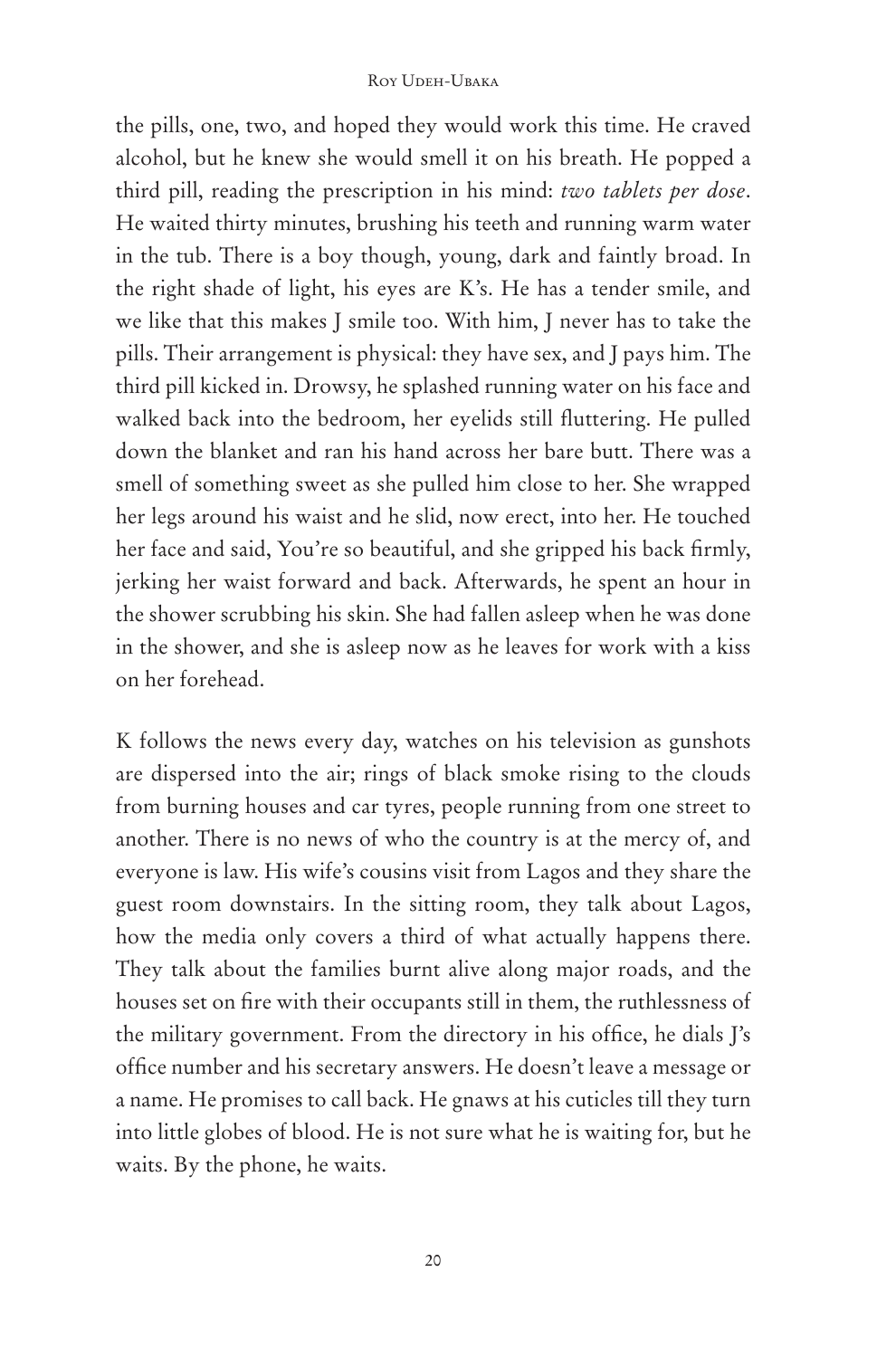A misplaced bullet cracks through J's bedroom window in Lagos, and he is back in his father's house in Enugu. His sister gives him the keys, and the house smells of insecticide and moth balls. He plays 'Zombie' on his father's old record player, and he finds that he still remembers the words. That night, his son has an asthma attack, and they spend their first two nights at the hospital where his parents died. Daddy, where is mummy? his son asks when he wakes up. He holds him close to his chest and assures him that his mother will be back. Silently, he, too, hopes she will. They'd had a big fight about moving to Enugu. She wanted to stay. He needed to leave. There is no one there, she said. It's what's best for everyone, he said. I will go to my parent's place for a few days, she said, I will meet you in Enugu. He looked at the face of his wife, the beginning and end of her resolve all etched there. They slept on opposite sides of the bed, and in the morning, she packed two bags and set off with their daughter; he shut his eyes, unable to move, and assured himself that she would come back. She doesn't say it now when he calls her about their son, but we know she blames him for the asthma, for everything.

His daughters are grown and do not smell like babies anymore—milky sweetness replaced with something harsh and delicate, like roses, lilies. The boys are in senior secondary. And their mother is ill. Cancer has lain siege to her lungs and threatens to drain the life out of her. They spend most of their days in the hospital with her. She is strapped to an IV, and her face is sunken. The veins on her arms and feet pop out in varying lines. He is holding her hand when the first call comes. It rings twice again before he steps out to take the call. Hello, the caller says. J's voice is still as calm as he remembers. He leans against the wall and shuts his eyes, inhales with a sigh of relief. The conversation is awkward at first, until J mentions that he is in Enugu. Neither attempts to divulge more information, and the call ends on a formal tone, with a willingness to get together sometime for a drink. The millennium comes, and sometime never does. They run into each other at First Bank, a week before J is to move back to Lagos, and they shake hands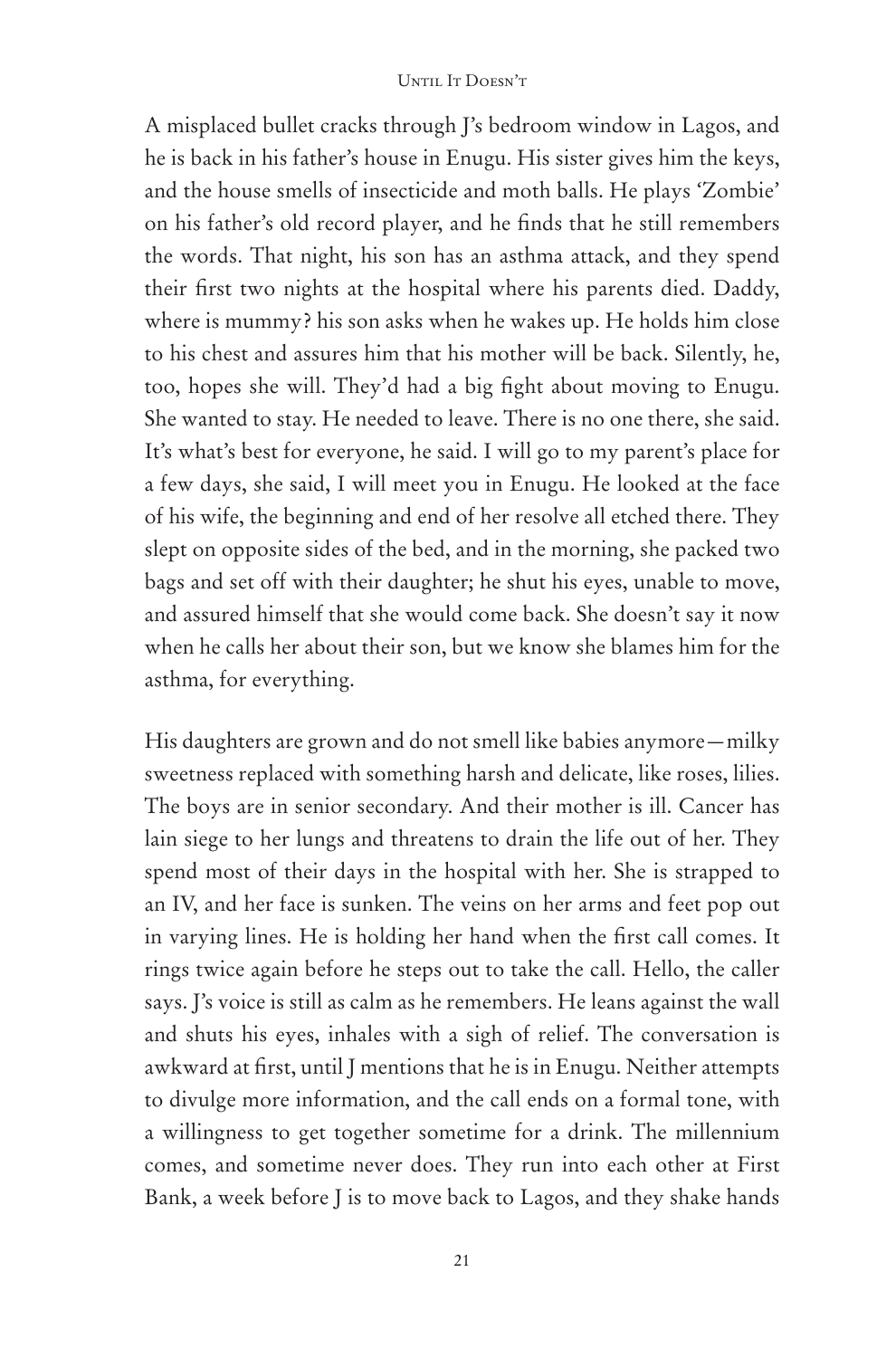# Roy Udeh-Ubaka

and hug, sad about the unbridged distance. J asks about his wife, and he frowns and shakes his head. They plan to get drinks later that night, shake hands and hug again. K spends the night at home with his wife, and by morning, we are miles apart again.

His daughter visits before she goes off to the university. She lives with her mother in Lekki, who he heard has remarried. There was no invitation, and they rarely talk about her new marriage. They endure conversations about the twins: their schooling, scheduled vacations with each parent, his disapproval with her decision to change their daughter's last name. His daughter sits across the room from him. She's much grown now and her face is her mother's. She wears a wig and has kohl under her eyes. She doesn't say much; she responds in monosyllables. The year before, his son began to court a girl in his school who has a warm smile and a bright presence. They are off to the same university in Ibadan, the three of them, and we are sure things will work out fine. The twins have a relationship that excludes him and his ex-wife, and for this, he is grateful. He wants to ask if she is seeing anyone, if her mother lets her experience things in her own way. I'm so proud of you, he says to her, and she looks up at him and smiles. It is not a lot, but he will take it. When she leaves, he reaches for his mobile phone, scrolls down to where K's number is saved. He stares at the device for a while, and we are tempted to push the dial button.

Death is waters K has learned to wade in. On a cold harmattan morning, the cancer takes the last chunk from her lungs, and his wife dies. The bed in the old creaky house squeaks beneath her weight, and he knows she's dead before he feels her pulse. He does not cry. He does not let go. He holds her palm, rubbing and rubbing it between his, determined to keep a part of her warm. They stay this way till late in the evening when the ambulance comes. He does not let go. He continues to rub her palm until she is pried from him. Only then does he cry, leaning against the entrance to the mortuary, his face in his hands.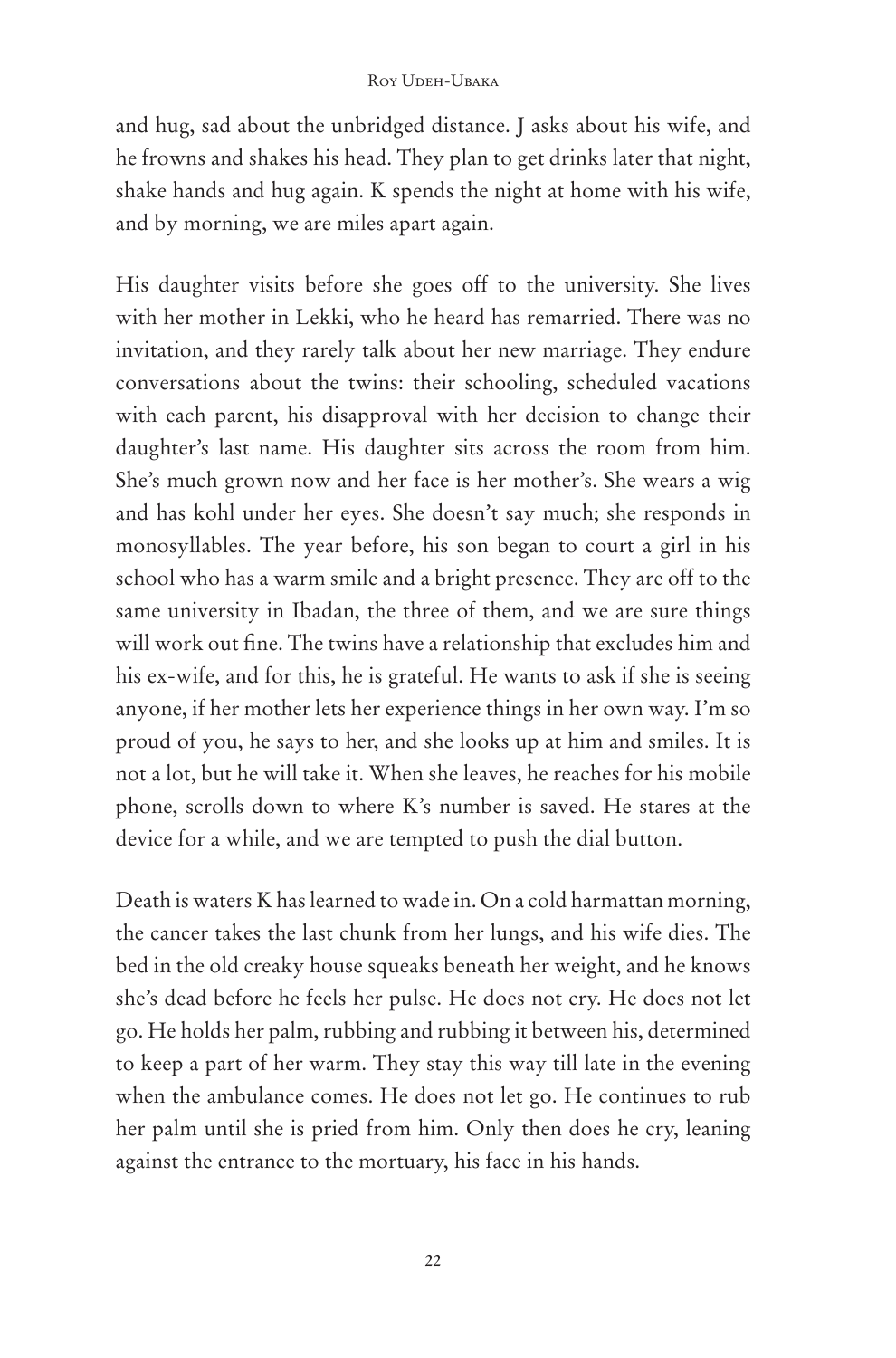*There is a story to tell here, but we do not remember it. What we know is that it is a story about loss, about a boy who swims through seven rivers and climbs seven mountains, only to get to the end of his journey and die from a scorpion's sting.*

J doesn't attend the funeral service. The old creaky house has been repainted. He doesn't remember what colour it was, but he is sure it was not the shade of white it is now. A banner with a photo of K's wife stretches from the top left of the house to the ground. They have chosen a good photo. She is just as he'd imagined her: thin, skin as dark as coal, spineless. What he hadn't imagined was how beautiful she was, the gentle calmness of her eyes, lips that seemed to quiver however lightly – how much their first daughter replicates her. At the entrance to the house, she stands by her father, welcoming guests. K smiles and shakes hands with the guests. Clearly, she is beside him for support. He's somewhat slanted, like an invisible part of him rests on her shoulder. For a while, J watches them from one of the canopies in the compound before approaching to shake hands. He wonders what the introduction will sound like: meet my childhood friend, Mr So and So, or something in that light. He wonders if K has told them about him, or if, like him, the life they shared remained between them, tucked somewhere deep and unsullied. There is no introduction. K hugs him, pats him on the back twice and thanks him for coming. He leaves, thinking and not thinking about a proper introduction. It irks him that there was none, but he doesn't admit it to himself.

It is 2017, and they are 60. Nearly five years have passed since the funeral, and neither seems to recall the awkwardness of it. They exchange emails about their children and the influence of social media on the new generation. Together, they catch up on abbreviations. What is LMFAO? J asks him. Do you understand this meme? K asks. Their children are working and have followed paths of their own. K's boys are in grad school abroad and rarely visit Nigeria. They sign each email with tender words: *Love*, *Dearest*, *Yours*. K doesn't understand emojis